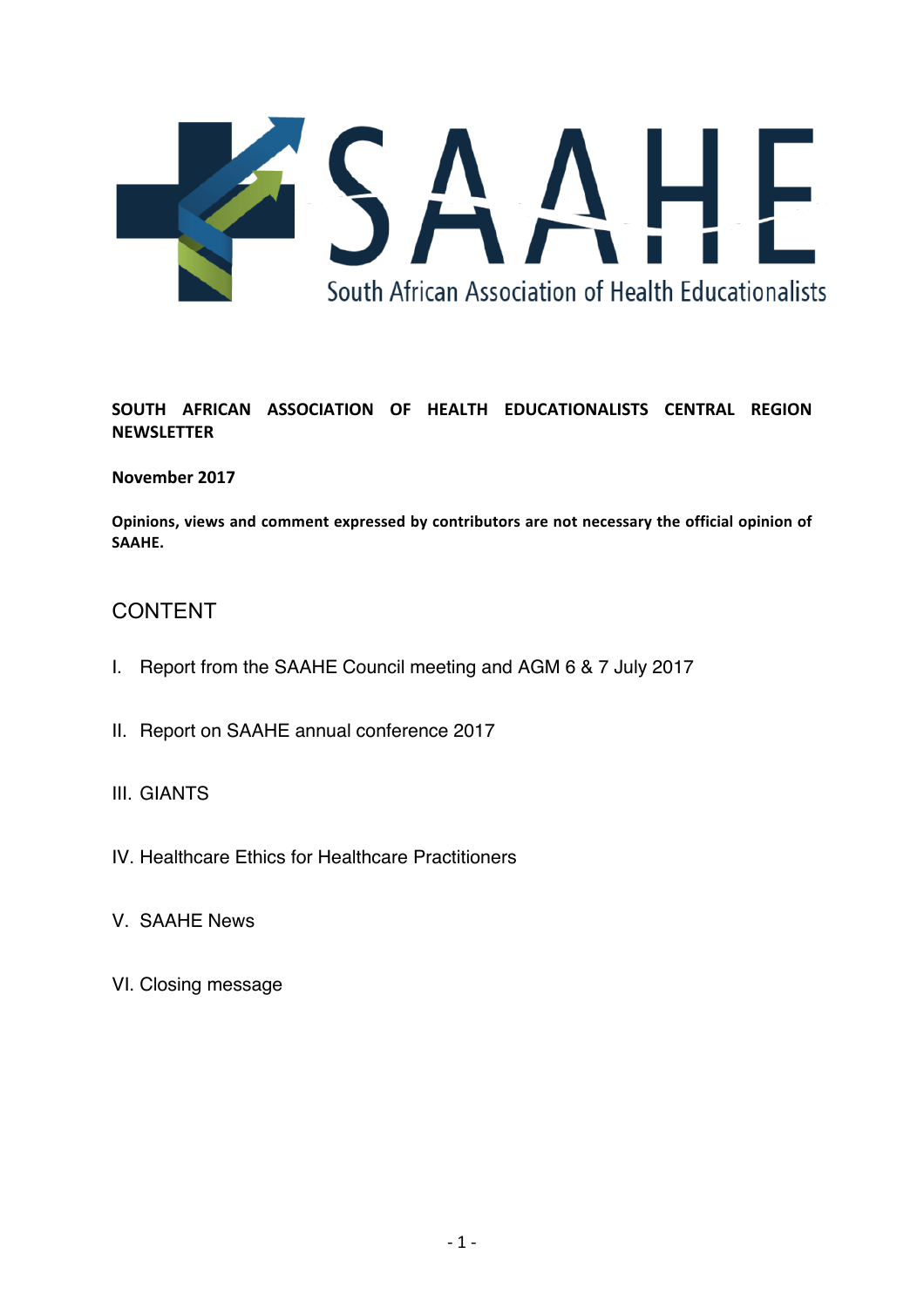I. **Report from the SAAHE council and annual general meetings 6 & 7 July 2017**

#### **Election of a new president**

Prof Francois Cilliers from UCT was elected as the new president of SAAHE.

## **Awards**

#### **Distinguished educator award**

Prof J. Frantz from UWC received the 2017 SAAHE Distinguished Educator award.

#### **Research award**

Prof F. Cilliers received the 2017 SAAHE Research award.

#### **Application process for the awards**

The process in the respective regions needs to be marketed more aggressively to create a better awareness and attract more nominations. Additional awareness need to be created via the SAAHE website and Facebook pages. Also there needs to be a local process to nominate members in each region.

A new panel for the evaluation of the nominations needs to be elected in 2018 at the first council meeting.

## **Future award: SAAHE council medal**

This proposed SAAHE Lifetime Achievement Award from council is intended for a recipient who made a significant contribution to SAAHE. Furthermore this is a lifetime award. The nomination will be done at council level. There were no objections raised from the house to this initiative.

## **Special interest groups (SIGs)**

There are currently four SIGs namely FoRCE, Simulation, Assessment and Learning technologies. SAAHE council committed to financially support the activities of each SIG with R1000.00 per year. Space on the SAAHE website is available for SIGs to publish information and promote activities.

SAAHE may explore in future to have a 'membership' fee to support SIG activities specifically. It may be possible for future conferences to contact the SIGs to identify relevant keynote speakers.

## **Finances and budget**

Council proposed to invest R100,000.00. This matter will be further explored at the next council meeting in 2018. The process to create a 'bursary system' to support delegates to attend conferences need to be explored and finalised at the next council meeting.

Council also supports to continue with the initiative to support young researchers up to R30,000.00 per year by presenting a doctoral workshop to capacitate students in health professions education.

The AGM members supported a proposal that a R100.00 membership fee need to be charged.

Council paid for two SAAHE branded banners. These were used at the conference in June 2017.

## **Consensus statement**

The SUCCEED group compiled a consensus<br>statement about decentralised clinical statement about decentralised clinical education and training of health professions in South Africa. SAAHE council adopted this statement.

## **Meetings in 2018**

The next council meeting will take place at the end of February/beginning of March 2018 and the next AGM during the conference in KZN from 27 to 30 June 2018 at the Gateway hotel, Durban. The specific date will be announced.

## *Hesta Friedrich-Nel*

## II. **SAAHE annual conference 2017**

The 10<sup>th</sup> annual SAAHE conference was held at NWU Potchefstroom campus from 6 – 8 July 2017, with the theme: "From the classroom to the community!" This theme was a consistent golden thread throughout this small, yet cozy conference. The pre-conference workshops presented from Wednesday 5 July 2017 were on Mixed Methods Research, Student Research in Health Professions Education as well as the SUCCEED decentralized training model workshop (continuing from SAAHE 2016). Further workshops during the conference included the topics: Assessment,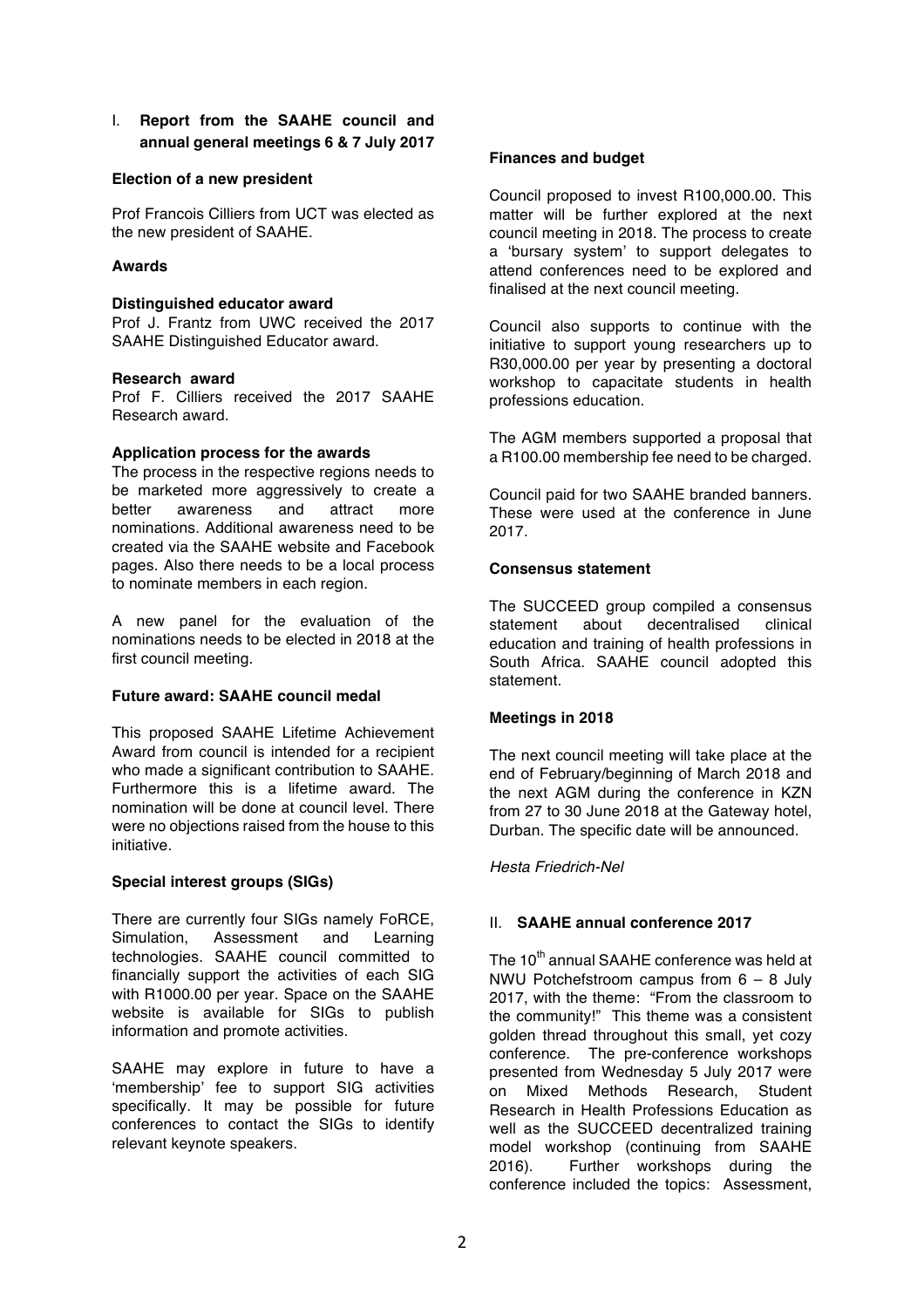Peer Review, Hidden Curriculum, Blended Learning and Joining the Conversation (on publishing) as well as symposia by the various SAAHE special interest groups (SIG), Learning Technology, Simulation and Assessment. Parallel oral session themes were:

- Curriculum innovation
- Technology
- Simulation, WIL & Assessment
- Assessment and Decolonizing
- Engaging students
- WIL, IPE & Community engagement
- Curriculum innovation & technology
- Professional development, Integrated Teaching and Community Engagement
- Engaging students and Student Communication

Poster presentations were held adjacent to the central dining area, providing participants the opportunity to view posters in a pleasant atmosphere. These were themed similarly to the oral presentation sessions, further contributing to the golden thread throughout. International and national key word speakers included Dr Glenda Eoyang (Thrive in complexity: Adaptive capacity for healing, learning and leadership), Dr Olaf Kraus de Camargo (The Importance of the WHO ICF Framework for Health), Prof Tim Guetterman (Virtual human technology for training healthcare communication) and Prof Hans de Ridder (Teaching anthropometry for Health Workers: Health education without borders). Highlights were the award of the SAAHE Distinguished Educator award to Dr Jose Frantz (who gave an inspiring presentation on "Moving from Capacity Building to Capacity Development to Capability Development") , and the best publication award to the incoming SAAHE national president, Prof Francois Cilliers.

The organisers made sure that everyone felt welcome and comfortable, by ensuring friendly, efficient service everywhere, delicious meals and great social events at a conference characterized by a collegial atmosphere.

Attending the 10<sup>th</sup> SAAHE national conference was an enriching experience, which left me reflecting on how each of us must be a creative, insightful innovator right where we stand, realizing that we can improve healthcare by improving the quality of our communication and that the challenges we face are not isolated from those faced internationally by all who

dream of better healthcare through excellent education.

#### *Lynette van der Merwe*

## III. **GIANTS**

Norman (2012) used the term 'giants' in the health science education context to salute the greatness of the health science educator. The concept 'to stand on the shoulders of a giant' is linked to Sir Isaac Newton (1643 – 1727). Being a giant, the health science educator should elevate the student to his or her shoulders by building steps and a scaffold. This can be done by means of specific student engagements and teaching, learning and assessment activities and by being a gentle giant for students The acronym 'GIANTS' is explained in the

section below.

## **G – Generic attributes and outcomes:**

• Create teaching, learning and assessment strategies to develop the roles of a healthcare practitioner based on the HPCSA and CanMeds generic outcomes e.g. innovators, advocate, leader and investigator.

## **I – Innovation and creativity:**

- Educational transformation, innovation and creativity in teaching, learning and assessment to better prepare the student for patient interaction and advance patient health.
- Integrate formal and clinical learning by simulation, technology, case studies, clinical learning, reflection

## **A – Active participation:**

- Emerge the student in an event to simulate the real world through role-play, simulation and a standardised patient
- Advantages are the immediate feedback and reflection through post-simulation debriefing

## **N – Engage:**

- Engage in deep learning and innovative teaching, learning and assessment approaches
- Create collaborative learning environments to enhance learning such as with peer learning, role-play with peers and feedback from peers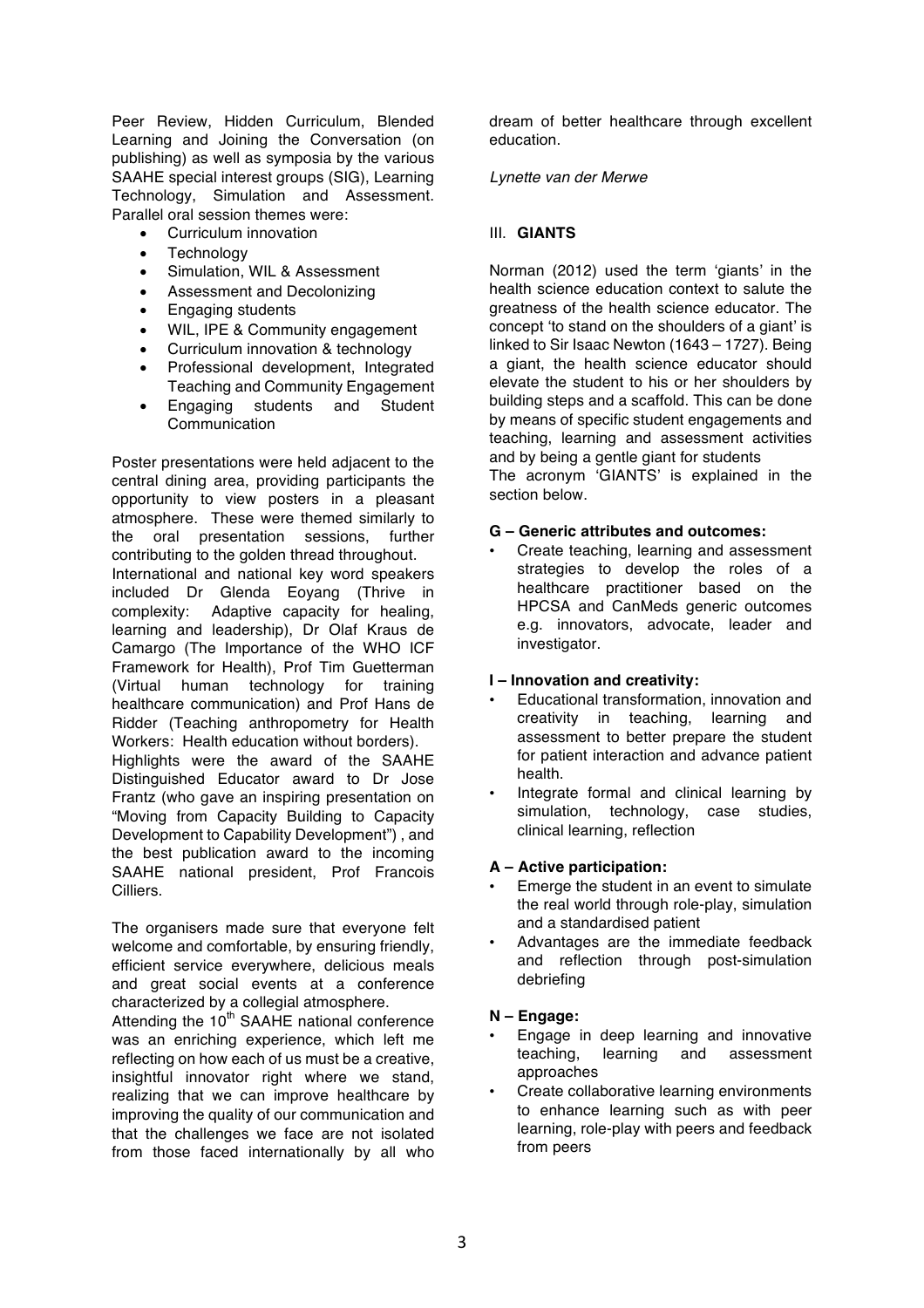## **T – Technology and Teamwork**:

- Use technology to link with the technology needs of the new generation student (known as 'digital natives') or computer assisted learning, e.g. the flipped classroom
- Use mobile devices for questions, patient management and treatment decisions or high fidelity simulation to facilitate learning. imitate patients and/or clinical tasks
- Interprofessional education and teamwork and other non-traditional teaching methods e.g. PBL, IPE & service learning help students to learn group skills, communication, conflict resolution and leadership

#### **S – Sustainability:**

• Students need to develop as responsible and active citizens that exhibit ethical behaviour (do no harm); conduct research for socio-economic development and public interest

*Hesta Friedrich-Nel*

#### IV. **Healthcare Ethics for Healthcare Practitioners**

*Healthcare Ethics for Healthcare Practitioners*, edited by Laetus O. K. Lategan and Gert J. van Zyl, aims to start a fresh debate on the ethical challenges in healthcare, and how best to provide healthcare in a global environment. The areas addressed in this book are vulnerability in healthcare ethics, decisions between right and wrong, quality of care, life-ending decisions, research involving the community, making ethical choices, and spirituality in healthcare.

Prof Gert van Zyl said that healthcare ethics can never be removed from professional practice and that it should form part of healthcare education for professionals, and part of healthcare ethics orientation for patients. Ethical decision making cannot be avoided and, although informed decision making is the cornerstone of ethical behaviour, proper guidance is needed to make the 'best interest' decision to address the ethical challenges of a particular situation. Healthcare practitioners, managers and administrators should be trained, mentored and coached in dealing with healthcare ethics. Patients and their habitat should be sensitised regarding the ethical rights

and responsibilities of healthcare practitioners, managers and administrators.

Kobus Smit, Emeritus Professor in Ethics at the University of the Free State writes that "*Healthcare Ethics for Healthcare Practitioners*  was written by professionals from different spheres and, as such, it is ideal for group discussions and for teaching ethics. Special emphasis is placed on the vulnerability of patients, but also of healthcare workers, management and the community. Ethical norms, such as compassion, respect for personhood/autonomy, care and commitment, are fundamental in an ethical life attitude."

*Healthcare Ethics for Healthcare Practitioners*  is available from SUN MeDIA in print (R230) and online (R184).

ISBN: 978-1-920382-98-8 (Print) and 978-1- 920382-99-5 (Online)

*Gert van Zyl*

## V. **SAAHE News**

#### **1. SAAHE Web Presence**

The SAAHE web site can be accessed at http://saahe.org.za/.

#### **2. Registering as a SAAHE Member**

In order to compile a national members database SAAHE National request registration on the web site. Registration is free but it will help to manage a national communication and interest database. Please register at http://saahe.org.za/register/

#### **3. Contribute to the SAAHE Central Region Newsletter**

All members are invited to present inputs for the SAAHE Central region newsletter. Contributions may be in the form of an article or a summary of an academic activity. Members may present contributions that were compiled by teams; you do not even have to do it on your own! Contributions may be send to Alwyn Hugo at Gnanaph@ufs.ac.za or Riaan van Wyk at VanWykR3@ufs.ac.za